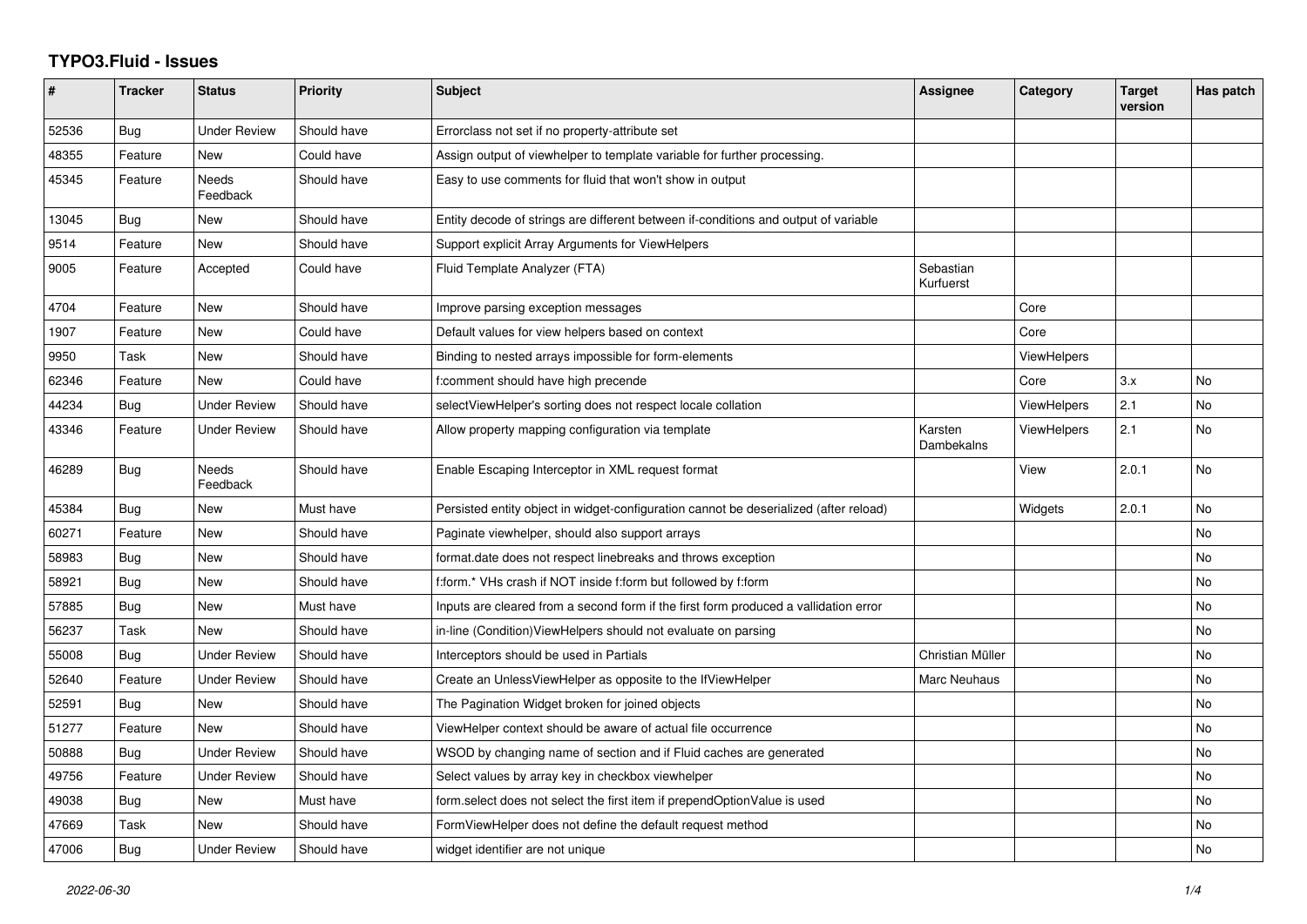| #     | <b>Tracker</b> | <b>Status</b>       | <b>Priority</b> | <b>Subject</b>                                                                                              | <b>Assignee</b>        | Category | <b>Target</b><br>version | Has patch |
|-------|----------------|---------------------|-----------------|-------------------------------------------------------------------------------------------------------------|------------------------|----------|--------------------------|-----------|
| 46545 | Feature        | New                 | Should have     | Better support for arrays in options of SelectViewHelper                                                    |                        |          |                          | <b>No</b> |
| 46091 | Task           | Needs<br>Feedback   | Should have     | Show source file name and position on exceptions during parsing                                             |                        |          |                          | No        |
| 45153 | Feature        | New                 | Should have     | f:be.menus.actionMenuItem - Detection of the current select option is insufficient                          |                        |          |                          | <b>No</b> |
| 43071 | Task           | New                 | Should have     | Remove TOKENS for adding fallback teplates in B                                                             |                        |          |                          | No        |
| 42743 | Task           | New                 | Should have     | Remove inline style for hidden form fields                                                                  |                        |          |                          | No        |
| 42397 | Feature        | New                 | Should have     | Missing viewhelper for general links                                                                        |                        |          |                          | No        |
| 40081 | Feature        | New                 | Should have     | Allow assigned variables as keys in arrays                                                                  |                        |          |                          | No        |
| 38130 | Feature        | New                 | Should have     | Checkboxes and multiple select fields should have an assignable default value                               |                        |          |                          | No        |
| 37095 | Feature        | New                 | Should have     | It should be possible to set a different template on a Fluid TemplateView inside an<br>action               | Christopher<br>Hlubek  |          |                          | No        |
| 33215 | Feature        | <b>New</b>          | Should have     | RFC: Dynamic values in ObjectAccess paths                                                                   |                        |          |                          | No        |
| 28554 | Bug            | New                 | Should have     | (v4) implement feature flag to disable caching                                                              |                        |          |                          | No        |
| 28553 | Bug            | <b>New</b>          | Should have     | improve XHProf test setup                                                                                   |                        |          |                          | <b>No</b> |
| 28552 | Bug            | New                 | Should have     | (v5) write ViewHelper test for compiled run; adjust functional test to do two passes<br>(uncached & cached) |                        |          |                          | No        |
| 28551 | Bug            | Accepted            | Should have     | (v4) backport VHTest                                                                                        | Sebastian<br>Kurfuerst |          |                          | No        |
| 28550 | Bug            | New                 | Should have     | (v4) make widgets cacheable, i.e. not implement childnodeaccess interface                                   |                        |          |                          | No        |
| 28549 | Bug            | <b>New</b>          | Should have     | make widgets cacheable, i.e. not implement childnodeaccess interface                                        |                        |          |                          | No        |
| 5636  | Task           | <b>Under Review</b> | Must have       | Form_RadioViewHelper and CheckBoxViewHelper miss check for existing object<br>before it is accessed.        |                        |          |                          | No        |
| 3291  | Feature        | Needs<br>Feedback   | Should have     | Cacheable viewhelpers                                                                                       |                        |          |                          | <b>No</b> |
| 46257 | Feature        | <b>Under Review</b> | Should have     | Add escape sequence support for Fluid                                                                       |                        | Core     |                          | No        |
| 39990 | Bug            | New                 | Should have     | Same form twice in one template: hidden fields for empty values are only rendered<br>once                   |                        | Core     |                          | No        |
| 33551 | <b>Bug</b>     | New                 | Must have       | View helper values break out of a partial scope                                                             | Sebastian<br>Kurfuerst | Core     |                          | <b>No</b> |
| 33394 | Feature        | Needs<br>Feedback   | Should have     | Logical expression parser for BooleanNode                                                                   | <b>Tobias Liebig</b>   | Core     |                          | No        |
| 30555 | Feature        | New                 | Could have      | Make TagBuilder more extensible                                                                             |                        | Core     |                          | No        |
| 27607 | Bug            | New                 | Must have       | Make Fluid comparisons work when first element is STRING, second is NULL.                                   |                        | Core     |                          | No        |
| 12863 | <b>Bug</b>     | New                 | Should have     | Attributes of a viewhelper can't contain a '-'                                                              | Sebastian<br>Kurfuerst | Core     |                          | No        |
| 10472 | Feature        | New                 | Could have      | Fluid Standalone distribution                                                                               |                        | Core     |                          | No        |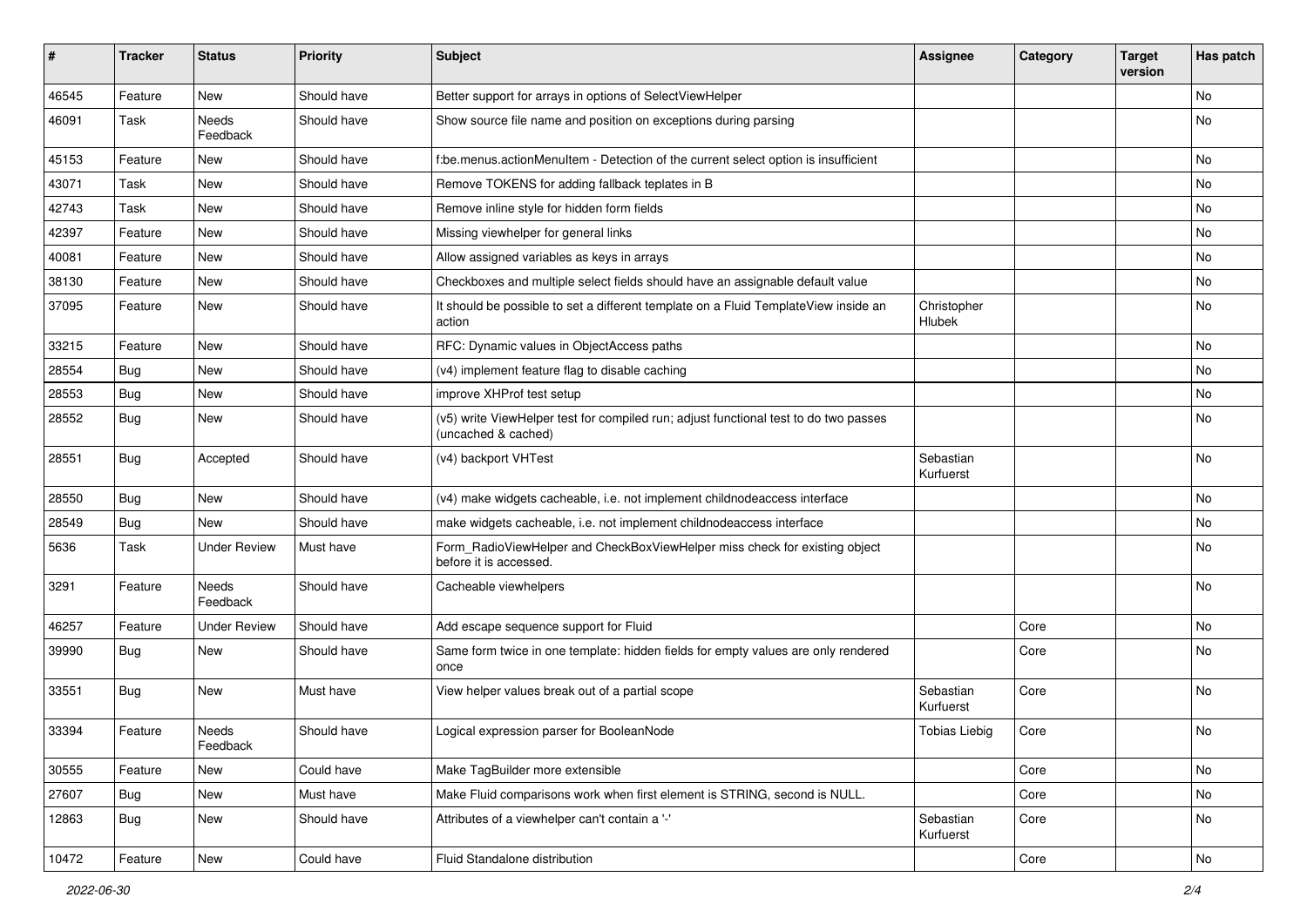| #     | Tracker    | <b>Status</b>       | <b>Priority</b>      | <b>Subject</b>                                                                                         | <b>Assignee</b>        | Category           | <b>Target</b><br>version | Has patch |
|-------|------------|---------------------|----------------------|--------------------------------------------------------------------------------------------------------|------------------------|--------------------|--------------------------|-----------|
| 3481  | <b>Bug</b> | New                 | Should have          | Use ViewHelperVariableContainer in PostParseFacet                                                      |                        | Core               |                          | <b>No</b> |
| 60181 | Feature    | New                 | Could have           | Caching mechanism for Fluid Views/Templates                                                            |                        | View               |                          | No        |
| 45394 | Task       | New                 | Should have          | Forwardport Unit test for standalone view                                                              |                        | View               |                          | No        |
| 43072 | Task       | New                 | Should have          | Remove TOKENS for adding templates fallback in Backporter                                              |                        | View               |                          | No        |
| 38369 | <b>Bug</b> | New                 | Must have            | Resource ViewHelpers should not fall back to request package                                           |                        | View               |                          | No        |
| 8989  | Feature    | Needs<br>Feedback   | Could have           | Search path for fluid template files                                                                   |                        | View               |                          | No        |
| 65424 | <b>Bug</b> | Under Review        | Should have          | SelectViewHelper must respect option(Value Label)Field for arrays                                      |                        | ViewHelpers        |                          | <b>No</b> |
| 60003 | Feature    | New                 | Should have          | Add required-Attribute to f:form.password                                                              |                        | ViewHelpers        |                          | No        |
| 59057 | Bug        | Under Review        | Must have            | Hidden empty value fields shoud be disabled when related field is disabled                             | Bastian<br>Waidelich   | ViewHelpers        |                          | No        |
| 54284 | <b>Bug</b> | New                 | Should have          | Default Option for Switch/Case VH                                                                      |                        | ViewHelpers        |                          | No        |
| 54195 | Task       | New                 | Should have          | Rename and move FormViewHelper's errorClass value, currently 'f3-form-error'                           | Adrian Föder           | ViewHelpers        |                          | No        |
| 51100 | Feature    | New                 | Must have            | Links with absolute URI should have the option of URI Scheme                                           |                        | ViewHelpers        |                          | No        |
| 49600 | Bug        | New                 | Should have          | f:form tag shown as a HTML on frontend                                                                 |                        | ViewHelpers        |                          | No        |
| 40064 | Bug        | New                 | Must have            | Multiselect is not getting persisted                                                                   |                        | ViewHelpers        |                          | No        |
| 39936 | Feature    | New                 | Should have          | registerTagAttribute should handle default values                                                      |                        | ViewHelpers        |                          | No        |
| 37619 | Bug        | New                 | Should have          | Fatal Error when using variable in name attribute of Section ViewHelper                                |                        | ViewHelpers        |                          | No        |
| 36410 | Feature    | New                 | Should have          | Allow templates to send arguments back to layout                                                       |                        | ViewHelpers        |                          | No        |
| 34682 | Bug        | <b>Under Review</b> | Should have          | Radio Button missing checked on validation error                                                       |                        | ViewHelpers        |                          | No        |
| 34309 | Task       | New                 | Could have           | Unknown ViewHelpers cause exception - should be handled more graceful                                  |                        | ViewHelpers        |                          | No        |
| 33628 | Bug        | Needs<br>Feedback   | Must have            | Multicheckboxes (multiselect) for Collections don't work                                               | Christian Müller       | ViewHelpers        |                          | No        |
| 26664 | Task       | New                 | Won't have this time | Clean up Form ViewHelpers                                                                              |                        | ViewHelpers        |                          | No        |
| 26658 | Task       | New                 | Won't have this time | Make Form ViewHelpers consistent                                                                       |                        | <b>ViewHelpers</b> |                          | No        |
| 10911 | Task       | New                 | Should have          | Tx_Fluid_ViewHelpers_Form_AbstractFormViewHelper->renderHiddenIdentityField<br>should be more reliable |                        | ViewHelpers        |                          | No        |
| 8648  | <b>Bug</b> | New                 | Should have          | format.crop ViewHelper should support all features of the crop stdWrap function                        |                        | ViewHelpers        |                          | No        |
| 8491  | Task       | Needs<br>Feedback   | Should have          | link.action and uri.action differ in absolute argument                                                 | Karsten<br>Dambekalns  | ViewHelpers        |                          | No.       |
| 5933  | Feature    | Accepted            | Should have          | Optional section rendering                                                                             | Sebastian<br>Kurfuerst | ViewHelpers        |                          | No        |
| 3725  | Feature    | New                 | Could have           | CSS Engine                                                                                             | Christian Müller       | ViewHelpers        |                          | No        |
| 53806 | <b>Bug</b> | <b>Under Review</b> | Should have          | Paginate widget maximumNumberOfLinks rendering wrong number of links                                   | Bastian<br>Waidelich   | Widgets            |                          | No        |